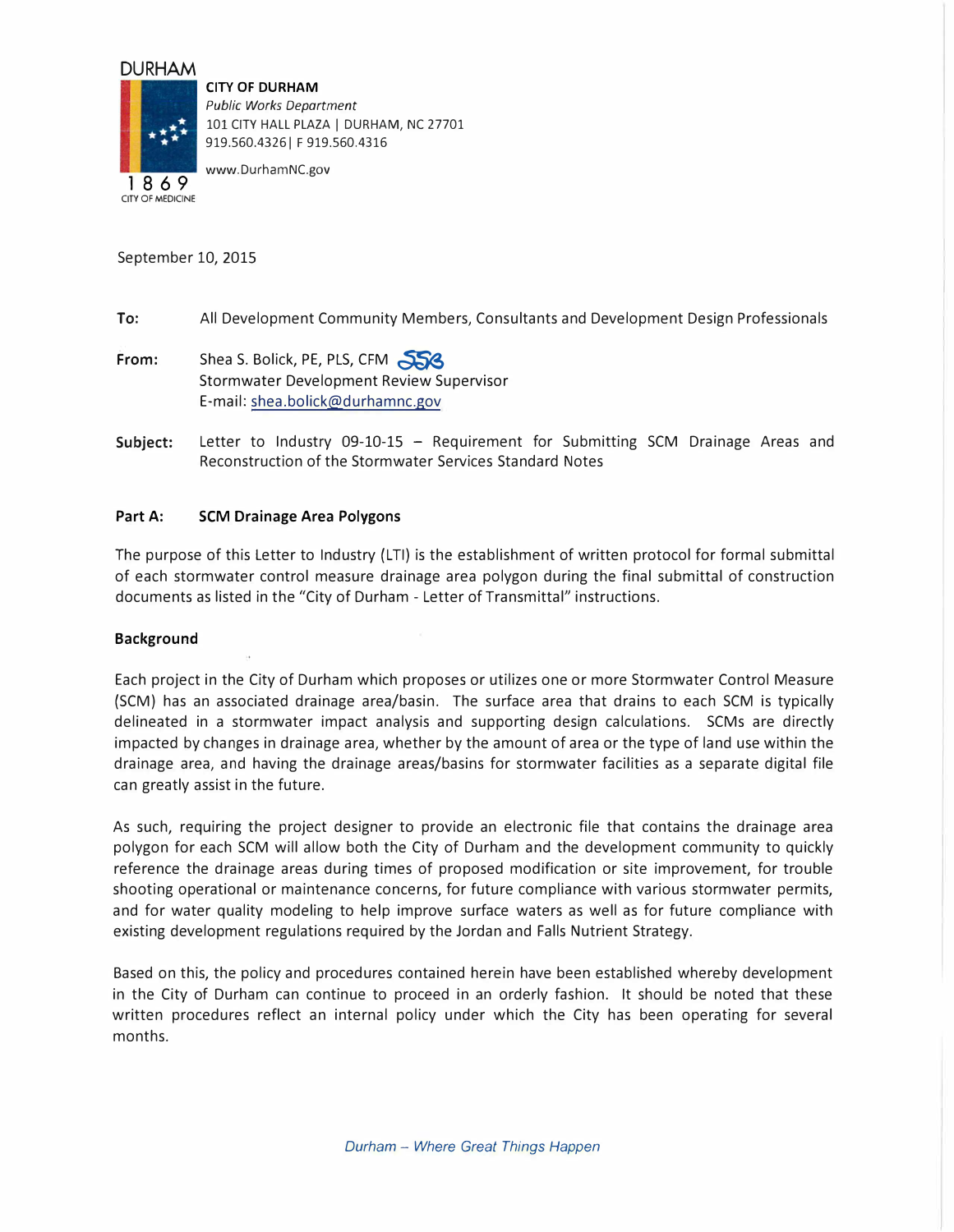Letter to Industry 09-10-15 September 10, 2015 Requirement for Submitting SCM Drainage Areas and Reconstruction of the Storm water Services Standard Notes Page 2 of 8

# **Procedures a Project Designer Shall Follow to Submit the SCM Drainage Areas Associated with Each Stormwater Control Measure Employed within the City of Durham.**

### Development with No Proposed SCM

For a development where there are no proposed SCM there are no associated SCM Drainage Area Polygon, thus there is *no requirement for the SCM Drainage Area Polygon* at construction plan submittal.

## Development Proposing or Utilizing an Existing SCM

For a development where there are one or more proposed or utilized SCMs, the project designer shall conform to the following procedures:

- o Submit the SCM drainage area polygon on a CD-ROM or DVD and in one of the following file formats: AutoCAD DWG/DXF, Microstation DGN, or ESRI ShapeFile.
- o Files must be georeferenced to the North Carolina State Plane (NAD83) coordinate system in the units of US Survey Feet.
- o Isolate the SCM drainage area polygon to a single CAD layer named: SCM\_AREAPOLY. (All ancillary layers can be included in this layer of the file, but are not required.)

### **Timing**

The implementation of this protocol is already in effect.

### **Part B: Standard Notes**

Reconstruction of Stormwater Services Standard Notes contained in Section 12 of the *Reference Guide for Development.* 

### **Background**

Currently, all development projects in the City of Durham are required to include standard stormwater services notes on site plans/preliminary plats. These notes have become antiquated and are in need of revision to keep up with current practices. Therefore, the City has updated the standard stormwater notes and formally expands their use to construction drawings and final plats.

**General Notes Required to be Added by the Project Designer on Site Plans/Preliminary Plats, Construction Drawings, and Final Plats as Designated Below and in Updated Section 12 of the**  *Reference Guide for Development.* 

## **STORMWATER SERVICES STANDARD NOTES**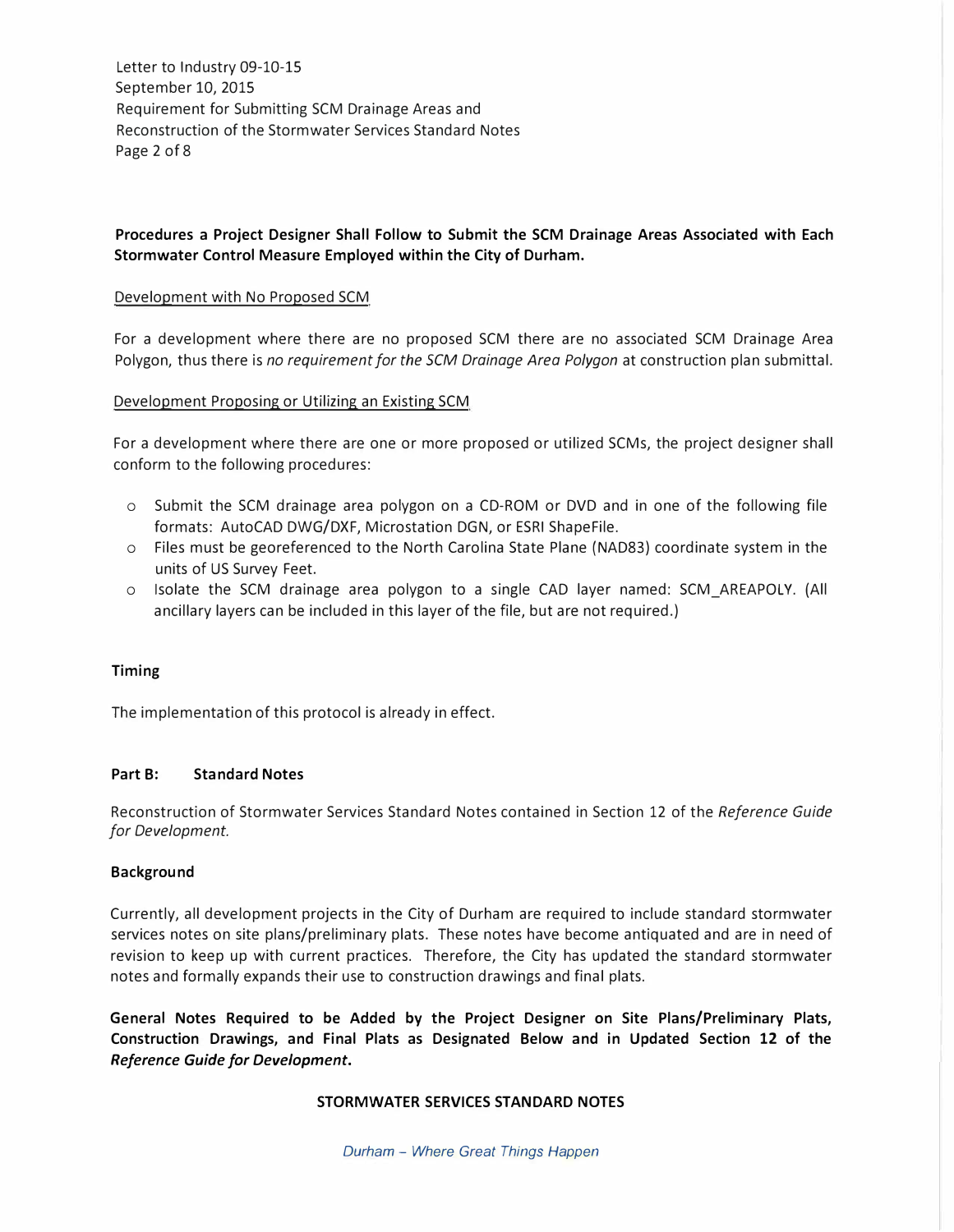Letter to Industry 09-10-15 September 10, 2015 Requirement for Submitting SCM Drainage Areas and Reconstruction of the Storm water Services Standard Notes Page 3 of 8

The following notes are required on the cover sheet for site plans/preliminary plats, construction drawings, and on final plats as noted by the appropriate section below for each type submittal.

**The following notes shall be included in the Public Works Conditions of Approval box on the cover sheet for Site Plan/Preliminary Plat submittals.** These notes may or may not apply to the project depending on the requirements of the project (to be determined by designer and during review).

• At a minimum, the stormwater design details for this project shall be governed by the minimum standards of the most recent edition of the City of Durham (City) Reference Guide for Development (RGD) and any Letters to Industry (posted on the City's website) that are in effect the date Construction Drawings are first received for review by the City.

• Final design calculations for the stormwater control measure(s) (SCM[s]) require the use of storage indication routing methodology such as TR-20 or HEC-1 models. For each SCM, as applicable, stage-storage relationship and inflow and outflow hydrographs are required. All tabulated data including calculations showing the limiting discharge, whether orifice, weir, barrel, or outlet control, as appropriate is required. HydroCad, Hydraflow Hydrographs, and PondPack are commonly used and recognized software programs which incorporate routing methodology accepted by the City.

• *Use for residential developments with a Homeowners Association:*

Stormwater control measure(s) (SCM[s]) permit fee(s), the executed Stormwater Facility Agreement and Covenants (prepared by the City of Durham Stormwater Development Review Section) and a payment into the Stormwater Replacement Fund are required for all SCM(s) associated with this development. Construction of the development is not allowed to commence until these items are provided in accordance with the terms and conditions outlined in the Stormwater Facility Agreement and Covenants or in accordance with written policy. The designer shall submit a sealed engineer's construction cost estimate for every SCM proposed in the development prior to approval of the construction drawings.

• *Use for Multi-family and other type developments:*

Stormwater control measure(s) (SCM[s]) permit fee(s), the executed Stormwater Facility Agreement and Covenants (prepared by the City of Durham Stormwater Development Review Section) and either a payment into the Stormwater Replacement Fund or the provision of an alternate security are required for all SCM(s) associated with this development. Construction of the development is not allowed to commence until these items are provided in accordance with the terms and conditions outlined in the Stormwater Facility Agreement and Covenants or in accordance with written policy. The designer shall submit a sealed engineer's construction cost estimate for every SCM proposed in the development prior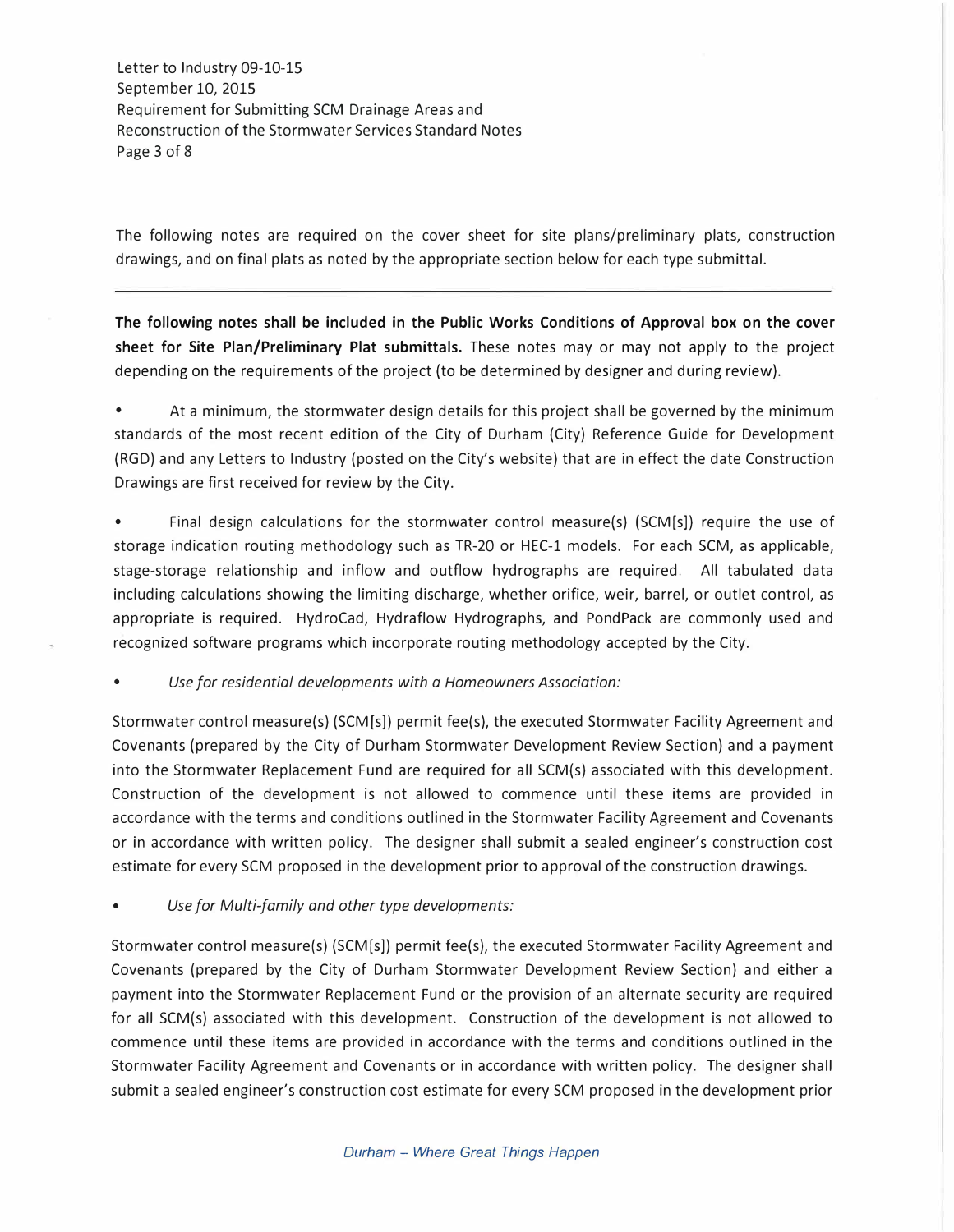Letter to Industry 09-10-15 September 10, 2015 Requirement for Submitting SCM Drainage Areas and Reconstruction of the Storm water Services Standard Notes Page 4 of 8

to approval of the construction drawings if a financial guarantee in the form of payment into the Stormwater Replacement Fund is utilized.

• An as-built certification for the stormwater control measure(s) (SCM[s]), provided by the BMP Certifying Engineer (BCE), is required. The as-built certification shall be submitted in accordance with the City of Durham BCE Program, refer to Section 8.6, BMP Certifying Engineer Program for Stormwater BMPs in the City of Durham, of the Reference Guide for Development. The SCM as-built certification(s) shall be approved by the Stormwater Development Review Section prior to issuance of any final certificates of occupancy/compliance for development, with the exception of when an appropriate construction security has been provided for single family or townhome development. With this provided construction security, certificates of occupancy/compliance can be issued for a percentage of single family lots in accordance with City requirements.

• Stormwater control measure(s) (SCM[s]) design calculations will not be reviewed or approved with the Site Plan/Preliminary Plat submittal. All SCM designs will be reviewed and approved during the construction drawing submittal process. If, at the time of construction drawing submittal, it is found that the proposed SCM(s) is undersized, not properly accessible, or otherwise insufficient or unsuitable for the site, it is the responsibility of the applicant to insure that the applicable stormwater ordinance requirements are met. A revised site plan or preliminary plat may be required if the originally proposed SCM(s) are found insufficient, not properly accessible, or unsuitable and alternative SCM(s) with associated easements are required.

The Developer/Contractor shall schedule a preconstruction meeting with the Stormwater Development Review section prior to commencing work on any Stormwater Control Measure (SCM). If the SCM will be constructed initially as a Sedimentation and Erosion Control (S&EC) device, to be converted to a permanent SCM at a later time, the preconstruction meeting should be scheduled prior to construction of the S&EC device. Call 919-560-4326 Ext. 30238 to schedule the required meeting a minimum of three business days prior to the desired meeting date. This is in addition to other preconstruction meeting requirements for erosion control, engineering inspections, etc.

• *Use for Single Family Detached, Townhome and Duplex Residential Developments making use of a nutrient bank and/or the North Carolina Division of Mitigation Services (NC Ecosystem Enhancement Program) when insufficient credits are available from the nutrient banks:* 

To receive construction drawings approval for Single Family Detached, Townhome and Duplex Residential Developments that are making use of nutrient banks and/or the NCEEP, the approval of the construction drawings is contingent upon the purchase of nutrient credits. If a revised site plan/preliminary plat is submitted for this site, the revised site plan/preliminary plat will be subject to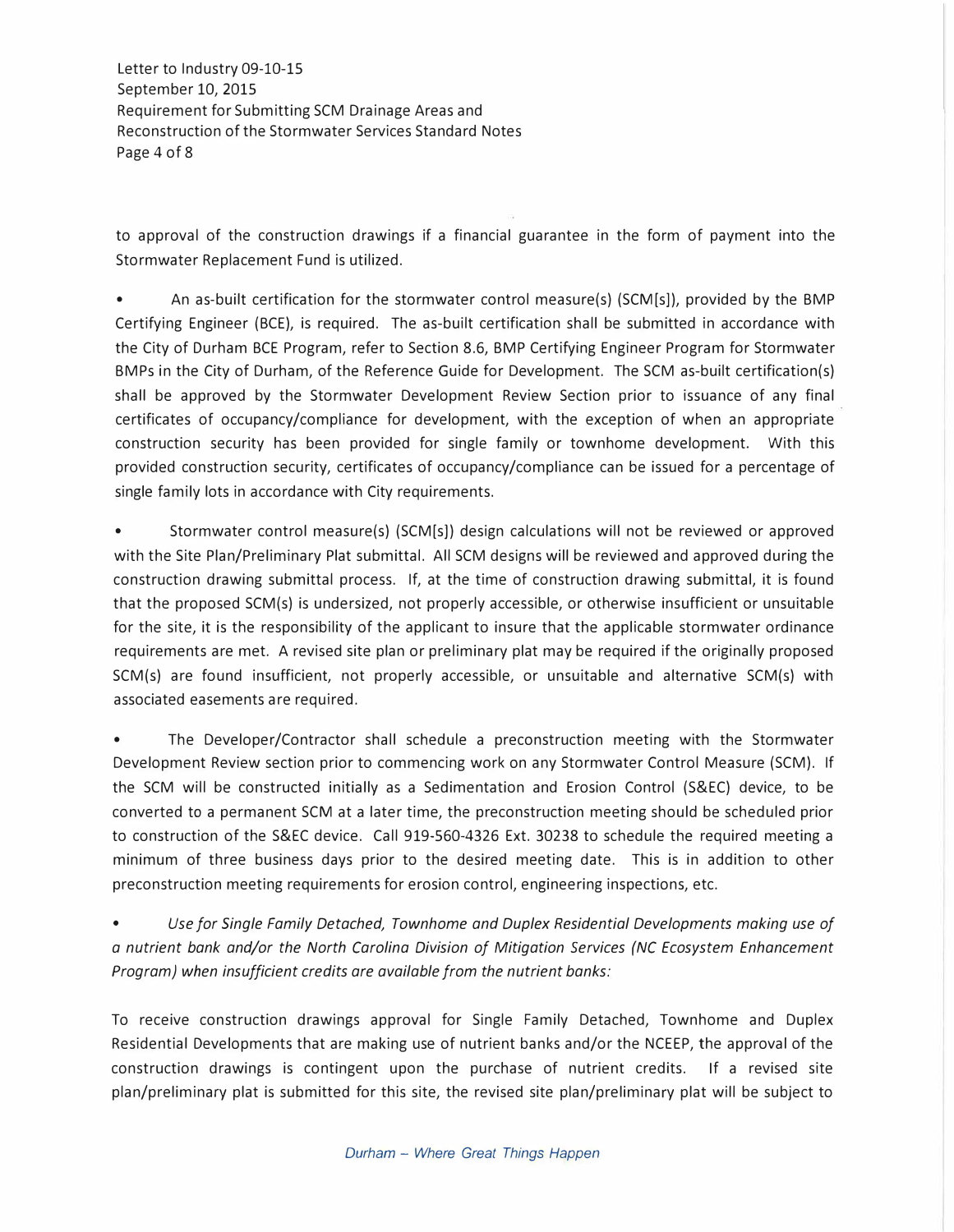Letter to Industry 09-10-15 September 10, 2015 Requirement for Submitting SCM Drainage Areas and Reconstruction of the Storm water Services Standard Notes Page 5 of 8

any ordinances in place at the time of the revised site plan/preliminary plat submission. Prior to the approval of any construction drawings or prior to the release of any building permits pertaining to this development, whichever comes first, a letter/receipt showing the purchase of the nutrient credits for this development and a copy of the nutrient bank ledger if applicable, showing the total nutrient credits available minus any and all deductions, is to be provided to the Stormwater Development Review Section. However, if insufficient credits are available from nutrient banks and NCEEP will not accept payment, then the applicant shall submit a revised site plan/preliminary plat back to the Durham City-County Planning Department and shall comply with the current Stormwater Performance Standards in place at the time of the revised site plan/preliminary plat submission.

• *Use for developments other than Single Family Detached, Townhome and Duplex Residential Developments making use of a nutrient bank and/or the North Carolina Division of Mitigation Services (NC Ecosystem Enhancement Program) when insufficient credits are available from the nutrient banks:* 

To receive site plan/preliminary plat approval for developments other than Single Family Detached, Townhome and Duplex Residential Developments that are making use of nutrient banks or NCEEP, the approval of the site plan/preliminary plat is contingent upon the purchase of nutrient credits. If a revised site plan/preliminary plat is submitted for this development, the revised site plan/preliminary plat will be subject to any ordinances in place at the time of the revised site plan/preliminary plat submission. Prior to the approval of the site plan/preliminary plat, a letter/receipt showing the purchase of the nutrient credits for this development and a copy of the nutrient bank ledger if applicable, showing the total nutrient credits available minus any and all deductions, is to be provided to the Stormwater Development Review Section.

**The following notes shall be included on the cover sheet for Construction Drawings submittals.** These notes may or may not apply to the project depending on the requirements of the project (to be determined by the designer and during review).

- At a minimum, the stormwater design details for this project shall be governed by the minimum standards of the most recent edition of the City of Durham (City) Reference Guide for Development (RGD) and any Letters to Industry (posted on the City's website) that are in effect the date Construction Drawings are first received for review by the City.
- Final design calculations for the stormwater control measure(s) (SCM[s]) require the use of storage indication routing methodology such as TR-20 or HEC-1 models. For each SCM, as applicable, stage-storage relationship and inflow and outflow hydrographs are required. All tabulated data including calculations showing the limiting discharge, whether orifice, weir, barrel, or outlet control, as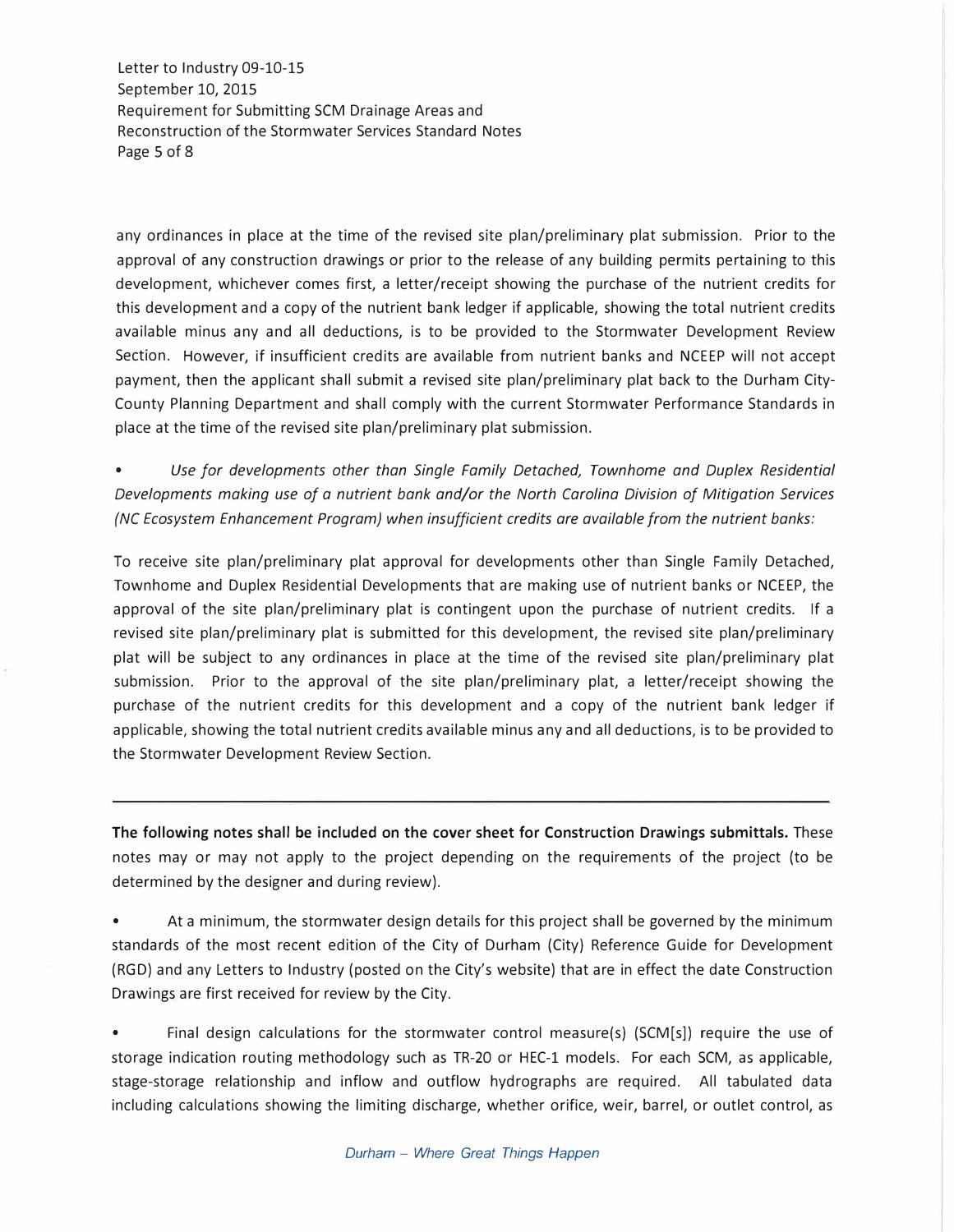Letter to Industry 09-10-15 September 10, 2015 Requirement for Submitting SCM Drainage Areas and Reconstruction of the Storm water Services Standard Notes Page 6 of 8

appropriate is required. HydroCad, Hydraflow Hydrographs, and PondPack are commonly used and recognized software programs which incorporate routing methodology accepted by the City.

Stormwater control measure(s) (SCM[s]) permit fee(s), the executed Stormwater Facility Agreement and Covenants (prepared by the City of Durham Stormwater Development Review Section) and either payment into the Stormwater Replacement Fund or the provision of an alternate security is required for all SCMs associated with this development. Construction of the development is not allowed to commence until these items are provided in accordance with the terms and conditions outlined in the Stormwater Facility Agreement and Covenants or in accordance with written policy. The designer shall submit a sealed engineer's construction cost estimate for each SCM proposed in the development prior to approval of the construction drawings if a financial guarantee in the form of payment into the Stormwater Replacement Fund is utilized. Note that the Stormwater Replacement Fund is the only financial guarantee option for residential developments with a homeowners association.

• An as-built certification for the stormwater control measure(s) (SCM[s]), provided by the BMP Certifying Engineer (BCE), is required. The as-built certification shall be submitted in accordance with the City of Durham BCE Program, refer to Section 8.6, BMP Certifying Engineer Program for Stormwater BMPs in the City of Durham, of the Reference Guide for Development. The SCM as-built certification(s) shall be approved by the Stormwater Development Review Section prior to issuance of any final certificates of occupancy/compliance for development, with the exception of when an appropriate construction security has been provided for single family or townhome development. With this provided construction security, certificates of occupancy/compliance can be issued for a percentage of single family lots in accordance with City requirements.

• The Developer/Contractor shall schedule a preconstruction meeting with the Stormwater Development Review section prior to commencing work on any Stormwater Control Measure (SCM). If the SCM will be constructed initially as a Sedimentation and Erosion Control (S&EC) device, to be converted to a permanent SCM at a later time, the preconstruction meeting should be scheduled prior to construction of the S&EC device. Call 919-560-4326 Ext. 30238 to schedule the required meeting a minimum of three (3) business days prior to the desired meeting date. This is in addition to other preconstruction meeting requirements for erosion control, engineering inspections, etc.

**The following notes shall be included on Final Plats.** These notes may or may not apply to the project depending on the requirements of the project (to be determined by applicant and during review).

<sup>•</sup> *Restrictive covenants note(s) required per the final plat checklist for residential developments with a HOA:*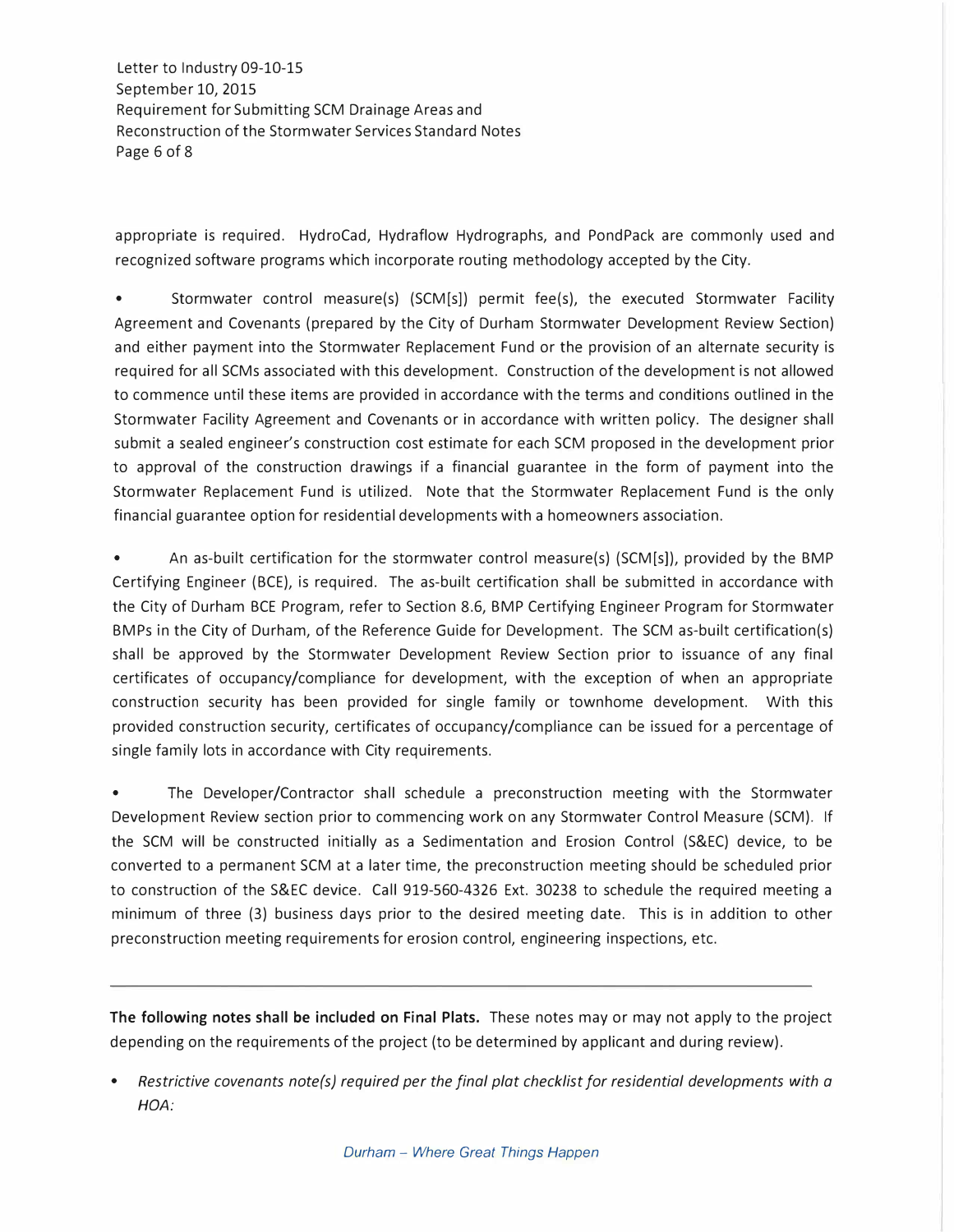Letter to Industry 09-10-15 September 10, 2015 Requirement for Submitting SCM Drainage Areas and Reconstruction of the Storm water Services Standard Notes Page 7 of 8

THE "COMMON ELEMENTS" AND/OR "OPEN SPACES" EXPRESSLY ARE DEDICATED HEREBY FOR THE USE AND ENJOYMENT OF THE HOMEOWNERS IN (ENTER NAME OF DEVELOPMENT) AND ARE TO BE CONVEYED BY (ENTER OWNER NAME) TO (ENTER HOMEOWNER ASSOCIATION NAME), AS MORE FULLY PROVIDED IN THE DECLARATION OF COVENANTS, CONDITIONS, AND RESTRICTIONS APPLICABLE TO (ENTER NAME OF DEVELOPMENT) DATED \_\_\_\_\_\_\_\_\_ AND RECORDED IN BOOK \_\_\_\_\_\_, PAGES \_\_ , IN THE DURHAM COUNTY REGISTRY, AS AMENDED FOR THIS AND FUTURE SECTIONS AND MAPS, SAID DECLARATION BEING HEREBY INCORPORATED AND MADE A PART OF THIS PLAT.

STORMWATER FACILITY RESPONSIBILITY: THE (ENTER HOMEOWNER ASSOCIATION NAME) SHALL BE RESPONSIBLE FOR MAINTAINING THE COMPLETED PERMANENT STORMWATER FACILITY(IES) IN ACCORDANCE WITH THE OPERATION AND MAINTENANCE MANUAL(S) OR AS DIRECTED BY THE GOVERNEMENT OFFICE HAVING JURISDICTION FOR STORMWATER PERFORMANCE STANDARDS AND, IF THE OWNER'S ASSOCIATION SHOULD BE DISSOLVED OR CEASE TO EXIST, THEN IN THAT EVENT THE OWNERS OF RECORD AT THE TIME OF REQUIRED MAINTENANCE SHALL BE JOINTLY AND SEVERALLY LIABLE FOR ANY AND ALL COSTS ATTENDANT THERETO.

• *Easement note per the final plat checklist for developments without an HOA:*

THE OPERATION, MAINTENANCE, AND RECONSTRUCTION RESPONSIBILITY OF THE STORMWATER CONTROL MEASURE(S) (SCM[s]) LOCATED WITHIN THE SCM ACCESS & MAINTENANCE EASEMENT RESTS WITH THE OWNER PER THE RECORDED STORMWATER FACILITY AGREEMENT AND COVENANTS OR OPERATION AND MAINTENANCE AGREEMENT. THE SCM ACCESS & MAINTENANCE EASEMENT GRANTS THE CITY OF DURHAM AND THEIR ASSIGNS RIGHT OF ACCESS TO THE PERMANENT STORMWATER CONTROL MEASURE(S) FOR INSPECTIONS AND ENFORCEMENT OF OPERATION & MAINTENANCE. NO OBSTRUCTION SHALL BE ALLOWED IN THE EASEMENT WHICH COULD IMPEDE NECESSARY MAINTENANCE BY THE OWNER AND ANY ENFORCEMENT BY THE CITY.

• *Easement note per the final plat checklist for developments with an HOA:*

THE STORMWATER CONTROL MEASURE (SCM) ACCESS & MAINTENANCE EASEMENT GRANTS THE CITY OF DURHAM AND THEIR ASSIGNS RIGHT OF ACCESS TO THE PERMANENT STORMWATER CONTROL MEASURE(S) FOR INSPECTIONS AND ENFORCEMENT OF OPERATION & MAINTENANCE. NO OBSTRUCTION SHALL BE ALLOWED IN THE EASEMENT WHICH COULD IMPEDE NECESSARY MAINTENANCE BY THE OWNER OR ENFORCEMENT BY THE CITY.

• *Optional blanket easement for multi-family and other development (cannot be used for limited residential):*

THE CITY OF DURHAM AND THEIR ASSIGNS HAVE RIGHT OF ACCESS TO THE PERMANENT STORMWATER